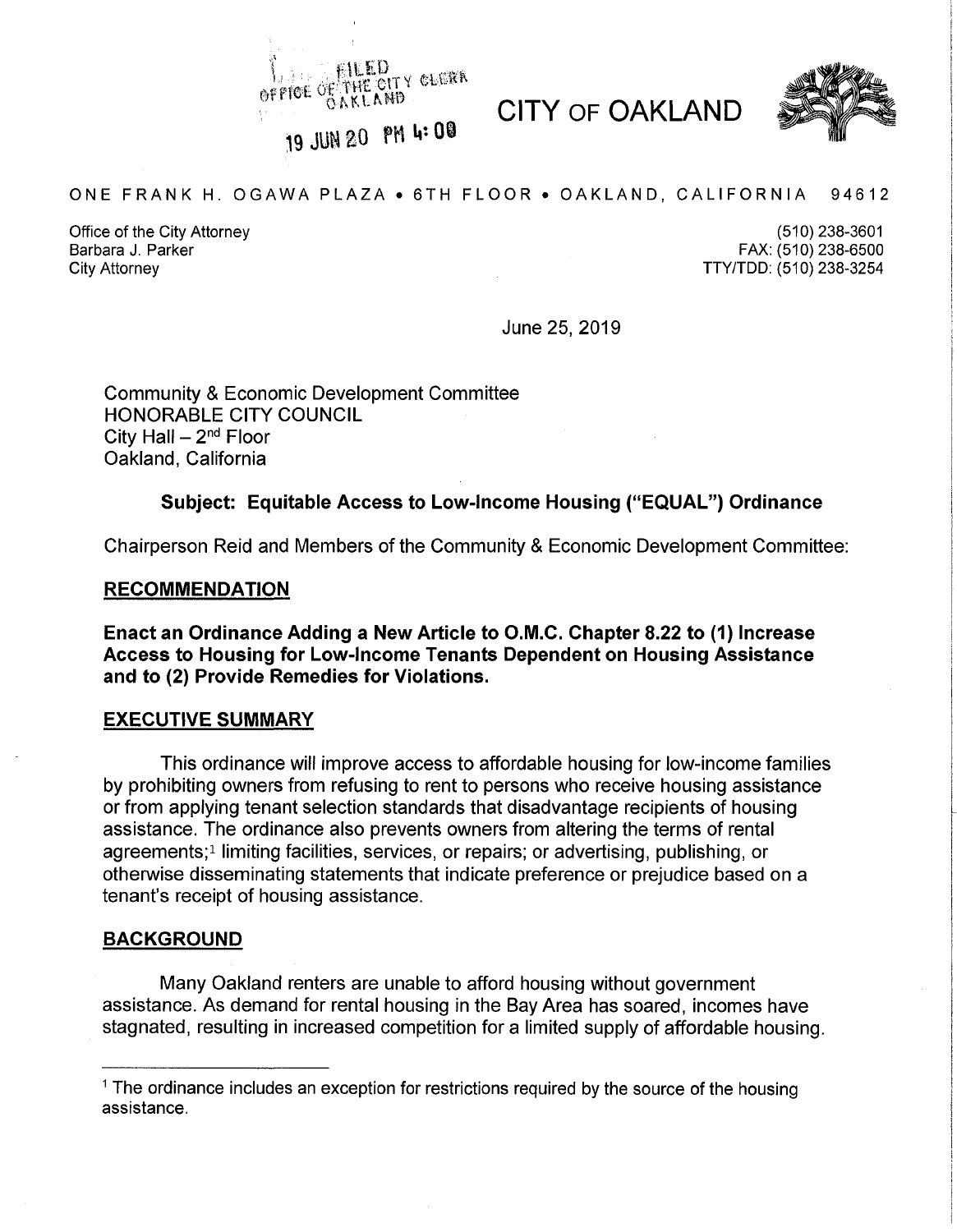Chairperson Reid and Members of the Community & Economic Development Committee June 25, 2019<br>**Re:** Equitat

## **Re: Equitable Access to Low-Income Housing ("EQUAL") Ordinance** Page 2

Government initiatives such as the Housing Choice Voucher Program (also known as the Section 8 Program) are heavily impacted by Oakland's affordable housing crisis, necessitating local intervention to maximize their efficacy and ensure that all prospective tenants with the ability to pay are considered for housing regardless of whether they receive a housing subsidy or housing assistance of any kind.

The Oakland Housing Authority ("OHA") has cited voucher underutilization as "the most significant challenge the agency is facing" and has reported that nearly 1,000 vouchers were unused as of the beginning of the year. (Oakland Housing Authority: OHA: *MTWAnnual Plan 2017*, 11). . (OHA: *MTWAnnual Plan 2020*, 20).2 The OHA has reported that HCV holders have faced "much longer search times" and required "multiple voucher extensions" while searching for housing (MTW Annual Plan 2020, 34).

OHA attributes Oakland's declining voucher utilization rate to "high demand and low inventory ... driving up prices and causing owners to abandon the Section 8 program and seek unassisted families for their vacant units" *(Id.* at 14). As more technology companies and their workers move to Oakland, HCV holders increasingly find themselves "applying for homes that... have a dozen or more applications to choose from[,] the majority being without the burdensome process, regulations, and stigma associated with the Section 8 program" (OHA: *MTWAnnual Plan 2018,* 14). In 2016, OHA reported that it had lost "824 units from the HCV program ... [in the previous year due to owners exercising] options to exit the program ranging from ... not abat [ing] inspection fails ... [to] rent[ing] to private market tenants when units become vacant" *(MTWAnnual Plan 2017,* 11, 16). As more landlords refuse to accept Housing Choice Vouchers, "more voucher holders need to look for rental housing outside of Oakland." (Oakland Dept, of Housing and Community Development: *Analysis of Impediments to Fair Housing Choice,* 81).

In recent years, OHA has explored a number of potential interventions to encourage landlord participation in the HCV program, including but not limited to initiatives to streamline unit inspections and subsidize related abatement activities, automate rent increases for HCVs, cover vacancy losses when landlords re-rent units to HCV holders, and provide new landlord-participants with a one-time incentive payment **<sup>i</sup>**

i

**:**

 $<sup>2</sup>$  This number is calculated from the OHA's reporting of its voucher utilization rate. Significantly,</sup> this number does not account for voucher turnover when a HCV holder is unable to find housing (i.e. when more than one family uses a voucher unsuccessfully in the same year). Housing authorities can more accurately describe the share of families who have been unable to use a new HCV to rent a home by using a metric called the "success rate." HCV success rates are usually lower than utilization rates, which count the number of HCV leased units as a proportion of vouchers HUD has authorized the housing authority to issue. For example, advocates reported in 2015 that San Mateo County had a utilization rate of 92 percent but a success rate of 45 percent. See [http://nhlp.org/files/01%20Voucher%20Utilization%20Presentation.pdf,](http://nhlp.org/files/01%20Voucher%20Utilization%20Presentation.pdf) p. 12.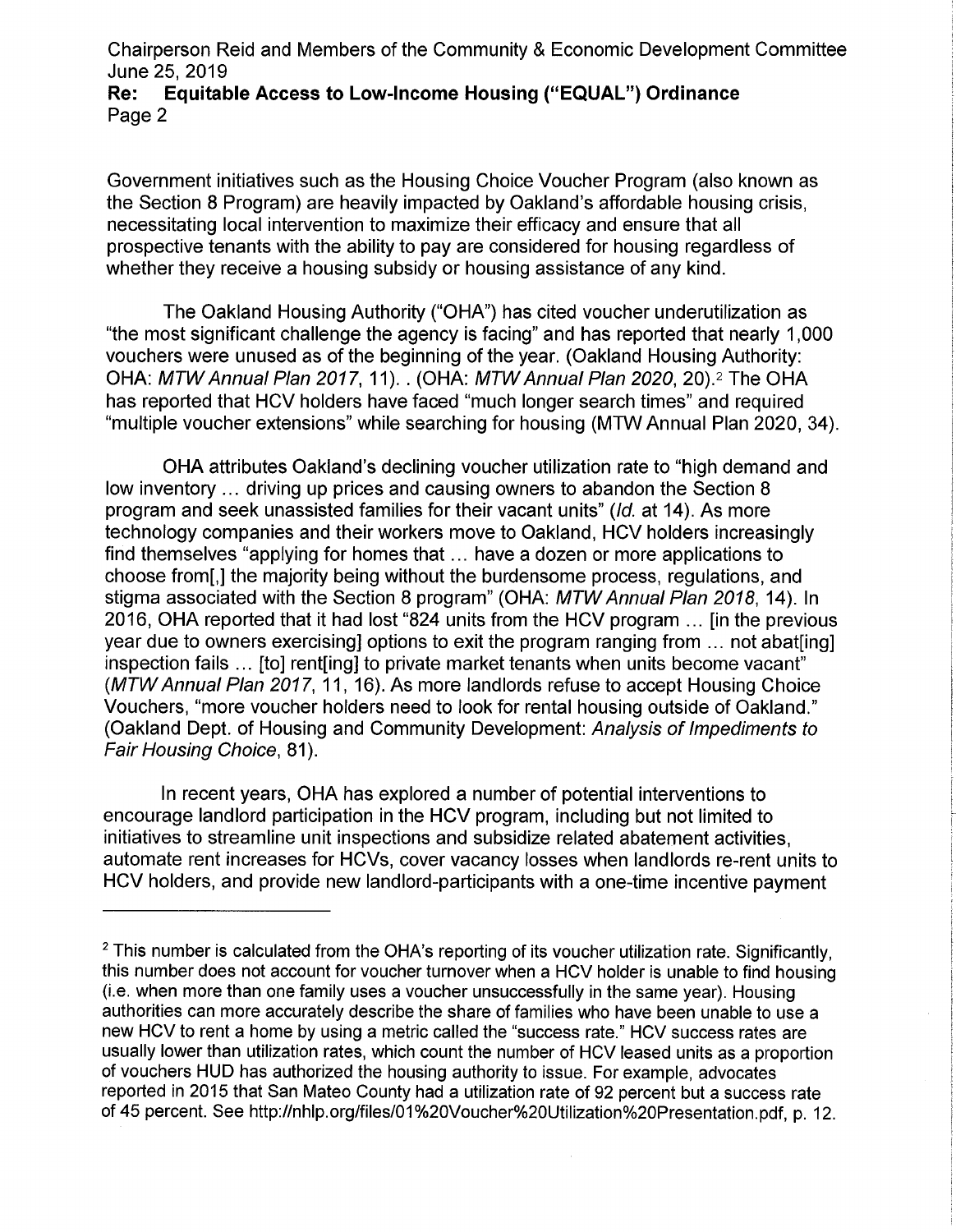Chairperson Reid and Members of the Community & Economic Development Committee

## June 25, 2019<br>**Re:** Equitat **Re: Equitable Access to Low-Income Housing ("EQUAL") Ordinance** Page 3

Housing Authority: *MTWAnnual Plan 2019,* 27-30). While these programs may help address some landlords' qualms regarding the procedural hurdles associated with renting to tenants who receive housing assistance, their effectiveness will be improved by legislation *requiring* landlords to give due consideration to all prospective tenants with the ability to pay for housing *regardless* of any administrative burdens associated with their form of payment.

Over the past year, the City of Oakland ("the City") has received numerous reports of landlords openly refusing to rent to HCV holders. Many of these landlords include phrases like "NO Section 8" in online advertisements for their units; others wait until after families submit an application or schedule an appointment to view the unit to communicate that they will not accept HCVs as a method of payment. On February 23, 2018, city staff conducted a Craigslist search for one-bedroom units renting for \$2,000 per month or less in downtown Oakland. 28 of the first 100 unique advertisements indicated that recipients of housing assistance would not be considered. Blanket policies of this nature are demoralizing to families who rely on housing assistance to pay rent and perpetuate the very disparities in access to safe and affordable housing that the HCV Program was designed to remedy.

Oakland's housing crisis disproportionately impacts populations at high-risk for homelessness, including low-income households, minorities, senior citizens, and persons with disabilities *(See, e.g.,* OHA: *Moving to Work Annual Report FY 2016,* 2). Since these populations are also more likely to qualify for HCVs, the HCV Program's effectiveness as an affordable housing intervention depends upon landlords providing individualized consideration to each prospective tenant, regardless of whether they receive housing assistance.

Local governments currently have authority to protect voucher holders. (*City and County of San Francisco v. Post* (2018) 22 Cal.App.5th 121 [upholding San Francisco's ordinance against preemption challenge].) At least eight other cities and counties in California—including Berkeley, Corte Madera, East Palo Alto, Los Angeles, Marin, San Francisco, Santa Clara, and Santa Monica—have enacted similar laws prohibiting landlords from refusing to rent to HCV holders (Poverty & Race Research Action Council: *Expanding Choice: Practical Strategies for Building a Successful Housing Mobility Program,* Appendix B). One study prepared for the Department of Housing and Urban Development found that these laws increase HCV utilization rates by 4-11% (Lance Freeman, *The Impact ofSource of Income Laws on Voucher Utilization and Locational Outcomes,* 11). By providing low-income households with access to lowpoverty neighborhoods and improving their residential stability, they may also lead to better educational and health outcomes for children of families that receive HCVs *(See, e.g.,* Urban Institute: *Housing as a Platform for Improving Education Outcomes Among Low-Income Children,* 6-9). In Oakland, this law has the potential to make a meaningful difference in the lives of hundreds of local families.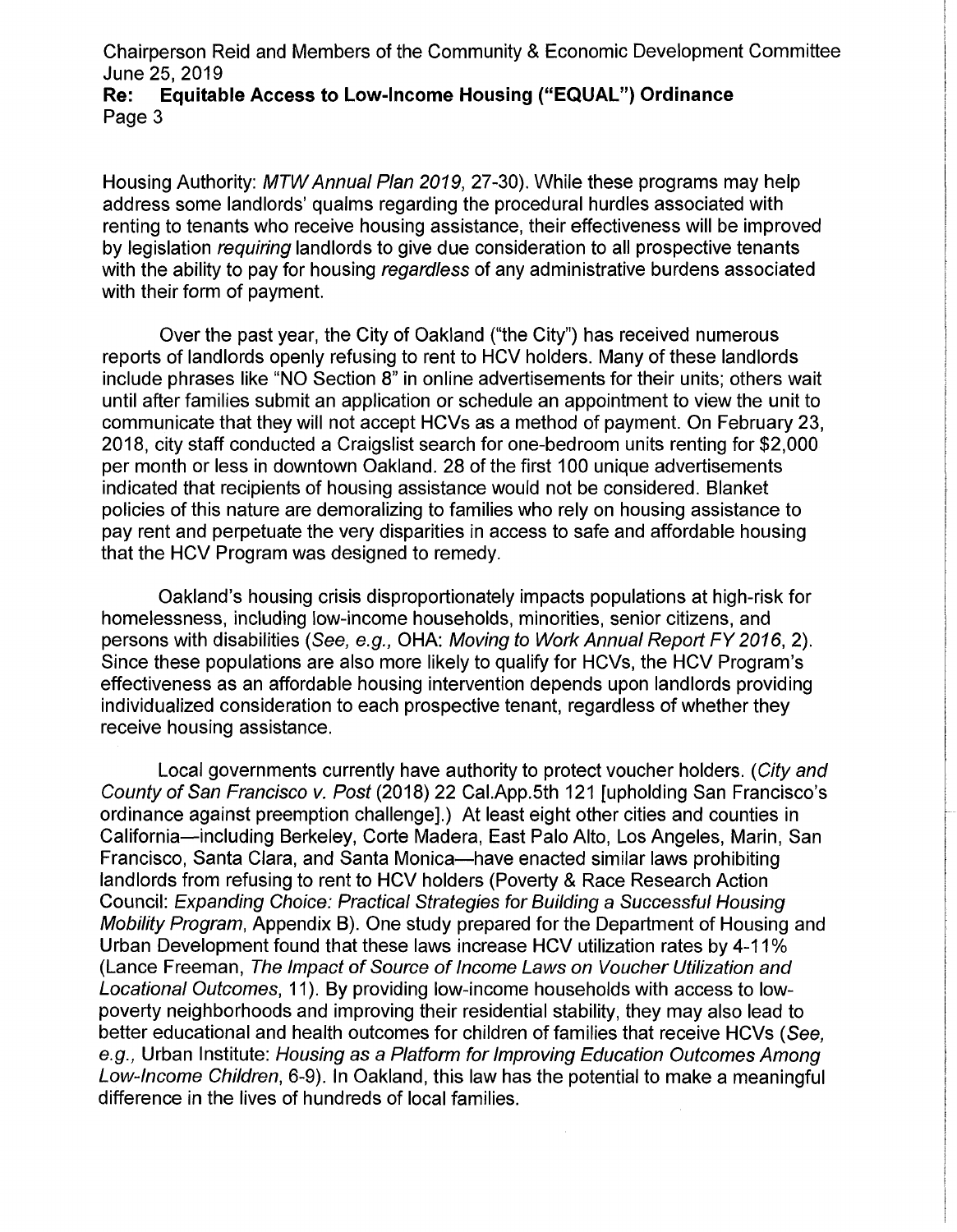Chairperson Reid and Members of the Community & Economic Development Committee June 25, 2019<br>**Re:** Equitab

## **Re: Equitable Access to Low-Income Housing ("EQUAL") Ordinance** Page 4

However, the California Legislature is currently considering Senate Bill 329 ("SB 329"), which would extend the housing protections of California's Fair Employment Housing Act ("FEHA") to tenants receiving Housing Assistance. If Senate Bill 329 were to become law, it would preempt the City's enforcement of this Ordinance. Previous legislative attempts to extend FEHA's protections to tenants receiving Housing Assistance have failed and it is uncertain whether SB 329 will become law. The City's passage of this Ordinance would ensure that whether or not SB 329 passes, Oakland's residents will be protected immediately.

## **PURPOSE & METHOD**

This ordinance will help redress Oakland's housing crisis by ensuring that all persons with the ability to pay for housing are considered for housing, regardless of whether they receive a housing subsidy or housing assistance of any kind. At present, Oakland offers no special protection for tenants seeking to pay rent with some form of government assistance (e.g., HCVs). As a result, prospective residential tenants who rely on rental or housing assistance are often denied equal consideration for access to housing.

The ordinance's purpose is furthered by a set of prohibitions on owner behaviors motivated—in whole or in part—by a household's receipt of housing assistance. Many of these restrictions pertain exclusively to selection of potential tenants. Several, however, extend beyond these initial processes to regulate the substance of agreements and ensure that owners do not present families with less favorable terms and conditions because of their reliance on housing assistance. The ordinance prohibits doing any of the following based on a tenant's participation in a Housing Assistance program:

- Refusing to rent a unit, requiring different rental terms, or  $\bullet$ misrepresenting the availability of a unit;
- Including additional terms or conditions of a rental agreement aside from what is required to receive the relevant form of housing assistance;
- Refusing or restricting facilities, services, repairs, or improvements;  $\bullet$
- Terminating a tenancy;  $\bullet$
- Causing statements to be made or disseminated that relate to a rental  $\bullet$ transaction that indicate preference, limitation, or prejudice based on receipt of housing assistance; and
- Using a financial standard that privileges income or payments made directly by prospective tenants or prejudices reliance on housing assistance.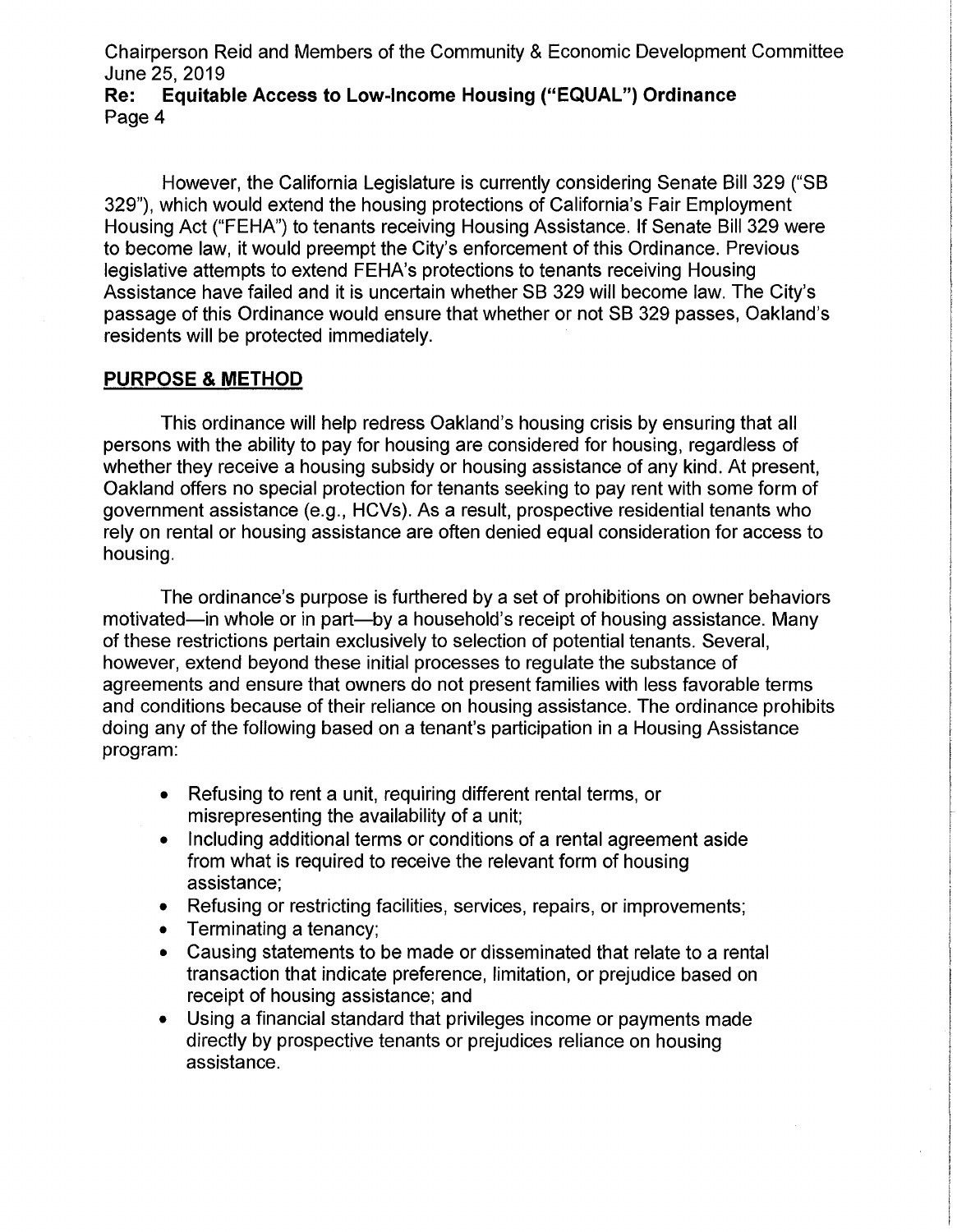Chairperson Reid and Members of the Community & Economic Development Committee June 25, 2019<br>**Re:** Equitat

## **Re: Equitable Access to Low-Income Housing ("EQUAL") Ordinance** Page 5

The ordinance's deterrent effect on these behaviors is accomplished in three ways. First, aggrieved current or prospective tenants and nonprofits can bring civil actions to enforce the ordinance. Through these actions, tenants and nonprofits may seek equitable relief (including restitution) as well as monetary recovery in the amount of three times the greater of either actual damages, one month's rent for the unit, or the HUD Small Area Fair Market Rent for the unit. In addition to increasing the cost of violating the ordinance, minimum and treble damages in this context serve to incentivize enforcement by tenants and nonprofits in situations where actual damages are very low or difficult to quantify. Owners may also be liable for litigation costs, reasonable attorney's fees, and—under certain circumstances—punitive damages.

Second, the City Attorney is authorized to bring civil actions to punish violations of the ordinance. In civil actions enforcing the ordinance, the City Attorney may seek equitable relief (including restitution), litigation and investigation costs, and reasonable attorney's fees.

Third, the ordinance authorizes the District Attorney to impose a criminal infraction for an owner's first violation of the Ordinance. The District Attorney may impose a misdemeanor for multiple violations of the Ordinance by the same Owner.

The ordinance contains exemptions for rental units in hospitals and nursing or health facilities; transient occupancy hotels and motels; and rental units in specified nonprofit facilities. Rental units that are occupied by or share a bathroom or kitchen with an owner or their family member are also exempt.

This ordinance does not restrict owners' ability to evaluate housing applicants based on criteria unrelated to receipt of housing assistance that are otherwise permitted under federal, state, and local law. Additionally, as defined in the ordinance, housing assistance does not include benefits or subsidies that are paid directly to the tenant. Administrative burdens associated with acceptance of housing assistance as a form of payment, however, are not a defense to violations of this ordinance.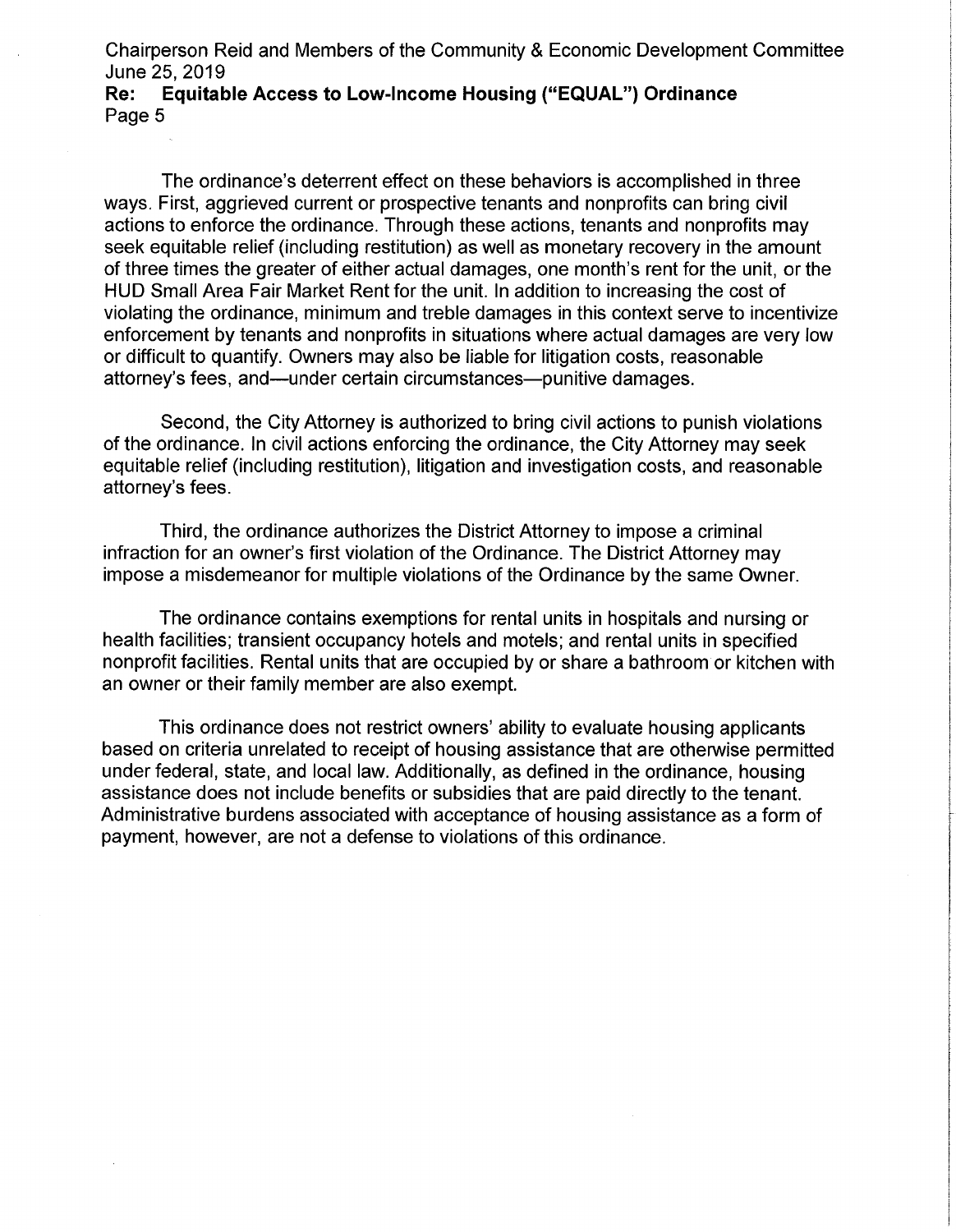Chairperson Reid and Members of the Community & Economic Development Committee **June 25, 2019<br>Re: Equital Re: Equitable Access to Low-Income Housing ("EQUAL") Ordinance** Page 6

## **ANALYSIS**

The ordinance will improve low-income families' access to housing by prohibiting owners from refusing to enter into rental agreements with applicants based on their receipt of housing assistance. It will also help reduce bargaining power disparities between owners and recipients of housing assistance, who might otherwise be willing to accept unusually restrictive terms and conditions based on their method of rental payment, at the contract negotiation stage. Finally, tenants who pay rent with HCVs may be more likely to assert their rights and report health and safety issues in their units in light of the protections afforded by the ordinance.

The primary downside of this ordinance is that violations may be difficult to identify and enforce. HCV holders who are barred from consideration for housing may not report violations of the ordinance or lack the resources to bring litigation to assert their rights. By allowing nonprofits to sue on behalf of aggrieved individuals and providing for minimum and treble damages, the ordinance offers incentives for HCV holders to come forward with their experiences and bring civil enforcement actions against landlords who violate the law. To ensure the ordinance's effectiveness, however, City Council should consider providing funding for legal assistance to families who are denied consideration for housing based on their receipt of housing assistance.

## **SOCIAL IMPACT**

This ordinance is intended to ensure that families who use housing assistance to pay rent receive equal consideration when applying for housing. It does not curtail owners' ability to select tenants based on legitimate, lawful criteria unrelated to a prospective tenant's receipt of housing assistance. The City acknowledges that this law requires owners to bear any administrative burdens associated with accepting housing assistance as a form of payment and has determined that any potential difficulties imposed on owners are outweighed by the importance of ensuring equal access to housing for families who rely on housing assistance.

## **FISCAL IMPACT**

The new private right of action created by "EQUAL" would have little direct fiscal impact on City government. Adequately responding to the public's inquiries regarding this ordinance may result in small increases in staffing in the Department of Housing and Community Development and the Office of the City Attorney. Many of the costs to the City Attorney's office will be recoverable in the form of attorney's fees recovered in successful actions brought by the City Attorney. Moreover, if the legislature passes SB329 and the Governor signs it into law, SB329 will preempt the City from enforcing this Ordinance. In such a case, the Ordinance would have no fiscal impact.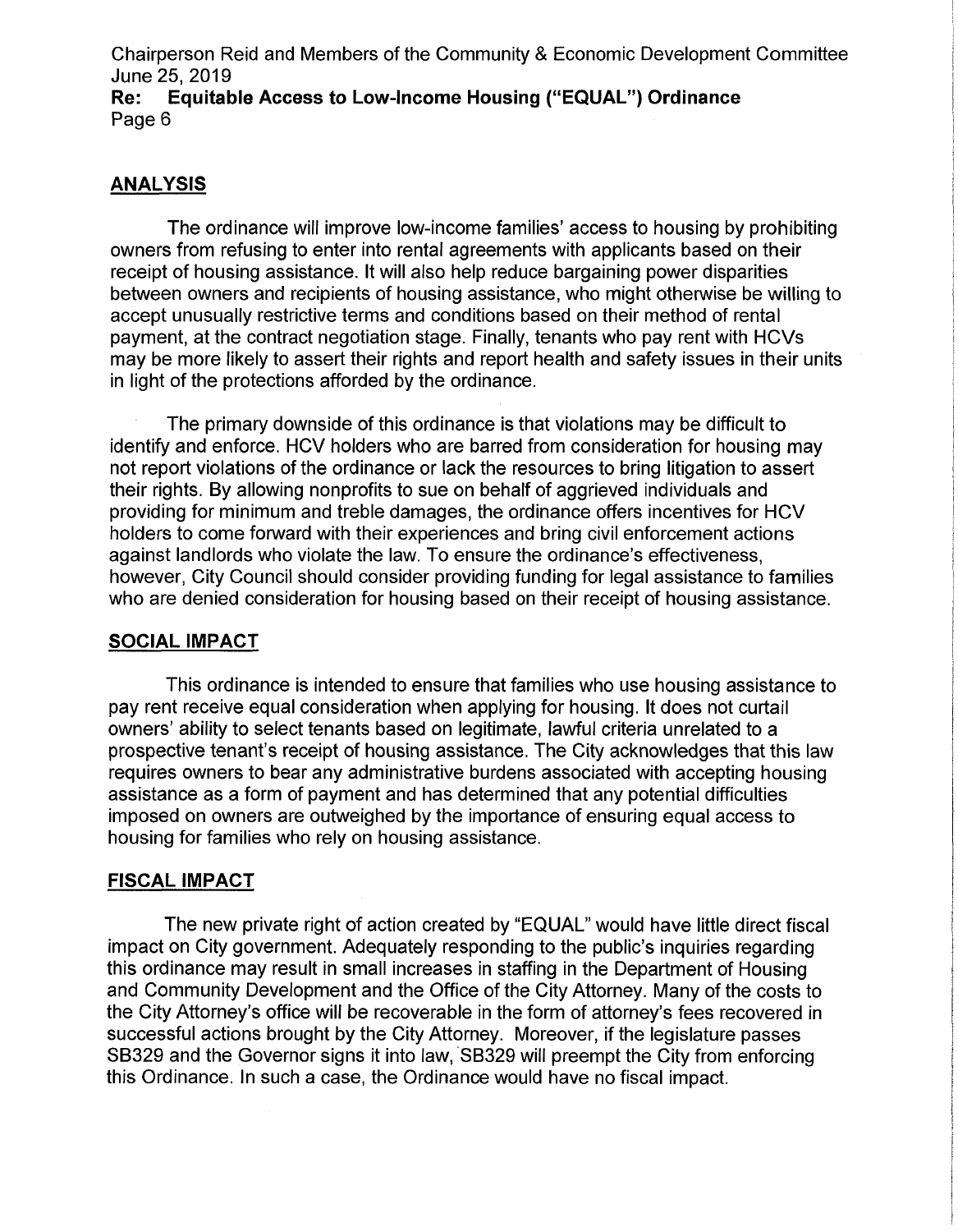Chairperson Reid and Members of the Community & Economic Development Committee June 25, 2019<br>**Re:** Equitab

**Re: Equitable Access to Low-Income Housing ("EQUAL") Ordinance** Page 7

### **SUSTAINABLE OPPORTUNITIES**

*Economic:* Without equal access to safe and habitable rental units, families that rely on housing assistance are more likely to become homeless. Homelessness limits individuals' ability to improve their economic situation and strains City resources through service provision.

*Environmental:* Tenants who pay rent with housing assistance may not voice concerns about habitability issues in their units for fear of reprisal. To the extent that this law encourages tenants to assert their rights to safe and habitable housing, it may help ensure that existing health and safety standards are complied with and enforced.

*Social Equity:* Low-income households that are eligible for housing assistance are at high-risk of homelessness and are among Oakland's most vulnerable residents. By prohibiting owners from rejecting prospective tenants on the basis of their receipt of housing assistance, this law may enable these families to find stable housing and, in turn, improve their children's educational and health outcomes.

## **ACTION REQUESTED OF CITY COUNCIL**

The Council is requested to enact the Equitable Access to Low-Income Housing ("EQUAL") Ordinance.

For questions regarding this report, please contact Ubaldo Fernandez at 238- 7040.

Very truly yours,

 $\mathcal{A}$ BARBARA J. PARKER

City Attorney

2782031v2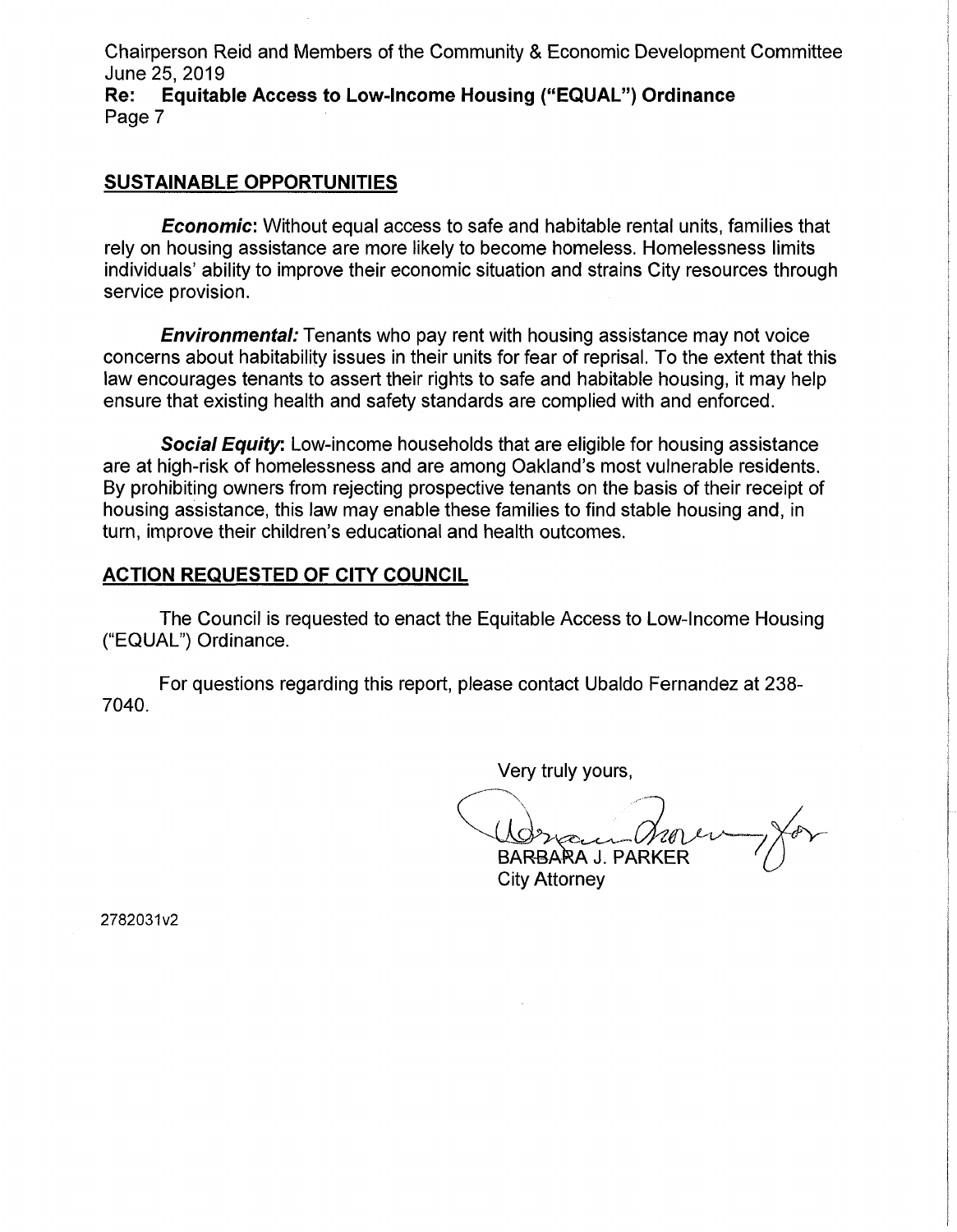*i:\\* **£D MMANUS AND REALLY BUTTY CONTRACT CONTRACT CONTRACT APPROVED AS TO FORM AND LEGALITY**<br>  $\frac{\partial F}{\partial A}KLAND$ 

**I<sub>N</sub>: () ()**<br>TÖRNEY PARKER, COUNCILMEMBER KALB, AND COUNCILMEMBER FORTUNATO BAS

City Attorney'<sup>s</sup> Office

# **OAKLAND CITY COUNCIL**

## **ORDINANCE NO. C.M.S.**

## **ORDINANCE ADDING A NEW ARTICLE TO O.M.C. CHAPTER 8.22 TO INCREASE ACCESS TO HOUSING FOR LOW-INCOME TENANTS HOUSING ASSISTANCE AND REMEDIES FOR VIOLATIONS**

**WHEREAS,** increased demand for rental housing in Oakland has caused rents to skyrocket, destabilizing Oakland's rental housing market and triggering an affordable housing crisis; and

**WHEREAS,** Oakland's prolonged affordable housing crisis harms neighborhood stability and cohesion and disproportionately impacts populations at high-risk for homelessness, including low-income households, senior citizens, people of color, and people with disabilities; and

**WHEREAS,** many of the tenants most affected by Oakland's affordable housing crisis rely on housing assistance, such as Section 8 vouchers (also known as Housing Choice Vouchers), to pay rent;

**WHEREAS,** Oakland's low-vacancy, high-demand rental housing market incentivizes landlords to rent units to private market tenants and, in 2015 alone, the Oakland Housing Authority ("OHA") reported losing 824 units from the Housing Choice Voucher ("HCV") Program because property owners decided to leave the Program;

**WHEREAS,** OHA has cited HCV voucher underutilization as "the most significant challenge the agency is facing" and has attributed its declining utilization rate to decreased owner participation in the HCV Program;

**WHEREAS,** many landlords in Oakland openly refuse to rent to recipients of housing assistance, and blanket policies of this nature are both demoralizing to families who rely on housing assistance to pay rent and perpetuate the very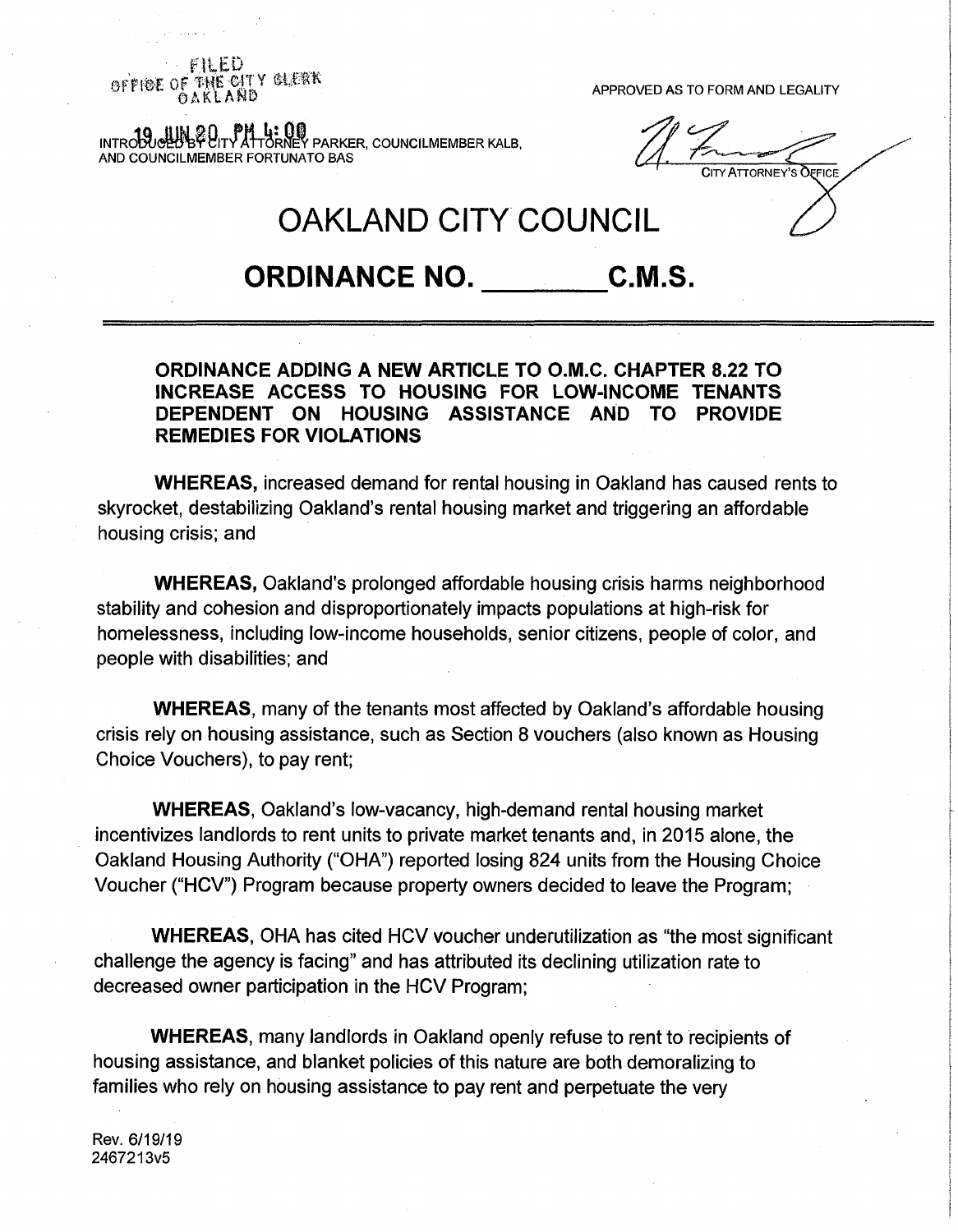disparities in access to safe and affordable housing that the HCV Program was designed to remedy; and

**WHEREAS,** as more landlords refuse to accept Section 8 vouchers, more voucher holders are displaced from their neighborhoods and forced to seek rental housing outside of Oakland;

**WHEREAS,** because Oakland presently offers no special legal protection for tenants seeking to pay rent with housing assistance, renters who rely on housing assistance may be denied equal consideration for access to housing; and

**WHEREAS,** the lack of protections for HCV recipients exacerbates Oakland's housing emergency, and the HCV Program's effectiveness as an affordable housing intervention depends upon landlords providing individualized consideration to each prospective tenant, regardless of whether they receive housing assistance; and

**WHEREAS,** at least eight other cities and counties in California—including Berkeley, Corte Madera, East Palo Alto, Los Angeles, Marin, San Francisco, Santa Clara, and Santa Monica—have enacted similar ordinances; and

**WHEREAS,** a study prepared for the Department of Housing and Urban Development found that laws preventing landlords from refusing to rent to Section 8 recipients increase voucher utilization rates by 4-11%; and

**WHEREAS,** providing low-income households with access to low-poverty neighborhoods and improving their residential stability may also lead to better educational and health outcomes for children and families that receive HCVs;

**WHEREAS,** protecting tenants from being denied housing because they receive housing assistance is consistent with the Housing Element of the Master Plan of the City of Oakland, which states that all residents have the right to decent housing in pleasant neighborhoods at prices they can afford; and

**WHEREAS,** the City Council is committed to maintaining the ability of people in all income categories to live in our city. Increased housing pressures for lowincome residents warrant improved rent stabilization, tenant protection, and housing access policies. The City Council, further, finds that reasonable regulation of aspects of the landlord-tenant relationship is necessary to maintain an adequate supply of a variety of rental housing options, and to protect the health, safety, and. general welfare of the public; and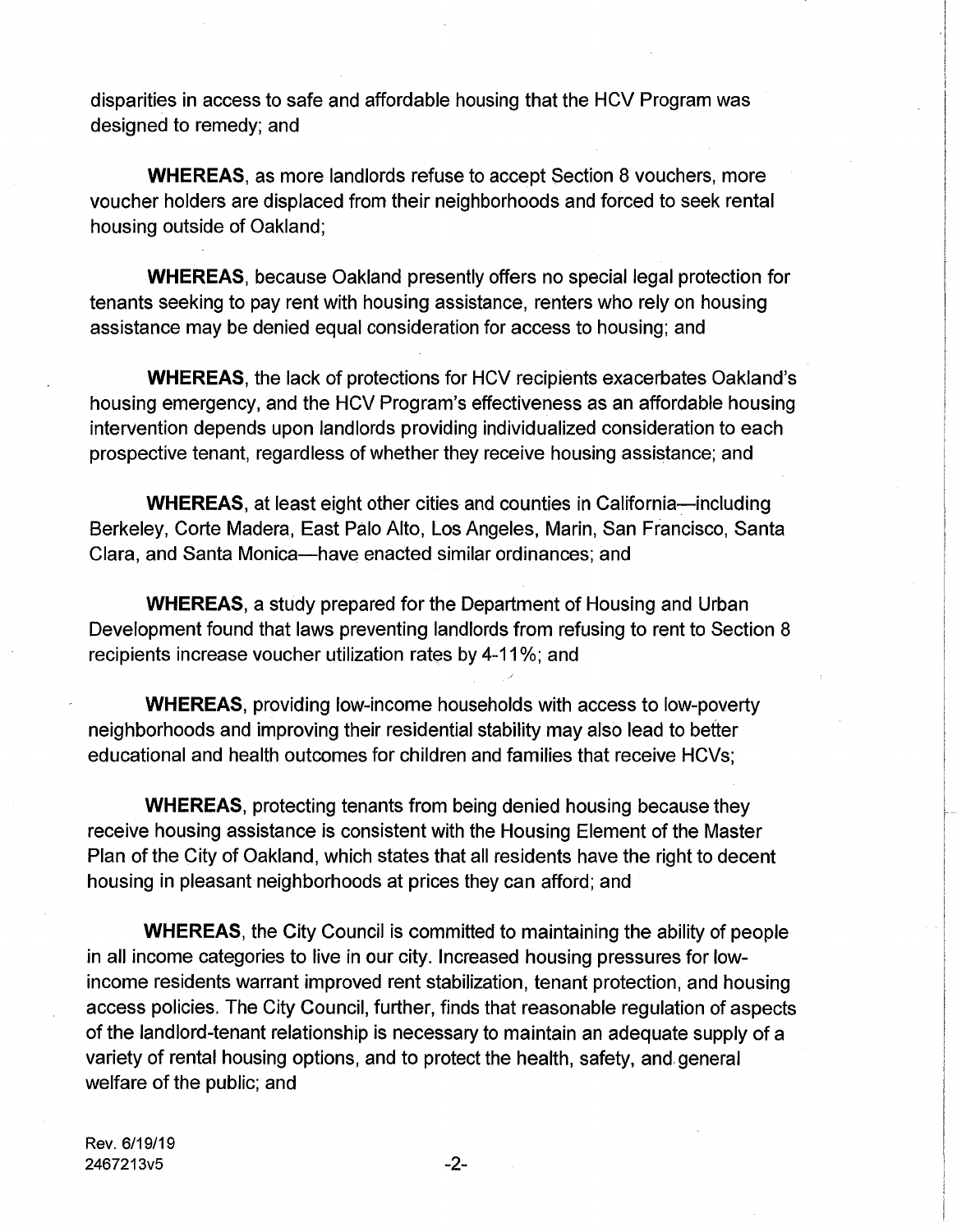## **NOW, THEREFORE, THE CITY COUNCIL OF THE CITY OF OAKLAND DOES ORDAIN AS FOLLOWS:**

**SECTION 1. Addition of Article IX to Chapter 8.22 of the Oakland Municipal Code.** That the City Council hereby adopts the addition of Section 8.22.900 et. seq. as Article IX of Chapter 8.22 of the Oakland Municipal Code, as follows.

## **Article IX - Equitable Access to Low-income ("EQUAL") Housing Ordinance**

!

**?**

### **8.22.900-Title.**

This Ordinance shall be known as the Equitable Access to Low-income ("EQUAL") Housing Ordinance.

### **8.22.910 - Purpose.**

The purpose of this Ordinance is to redress the severe housing crisis in Oakland by ensuring that all persons with the ability to pay for housing are considered for housing, regardless of whether they receive a housing subsidy or housing assistance of any kind.

### **8.22.920 - Definitions.**

"Housing Assistance" means any benefit or subsidy from any federal, state, local, or nonprofit-administered program, including, but not limited to, housing and rental assistance programs, homeless assistance programs, security deposit assistance programs, housing subsidy programs, and any requirement of any such programs. "Housing Assistance" does not include any benefit or subsidy that is paid directly to the Tenant.

"Owner" means an owner, real estate broker, trustee, receiver, or any person having any legal or equitable right of ownership or the right to rent or lease Rental Units, or an agent, representative, or successor of any of the foregoing.

"Rent" has the same meaning as in O.M.C. 8.22.340.

"Rental Agreement" has the same meaning as in O.M.C. 8.22.340.

"Rental Unit" means any unit in any real property, regardless of zoning status, including the land appurtenant thereto, that is rented or available for rent for residential use or occupancy (regardless of whether the unit is also used for other purposes), together with all housing services connected with use or occupancy of such property, such as common areas and recreational facilities held out for use by the tenant.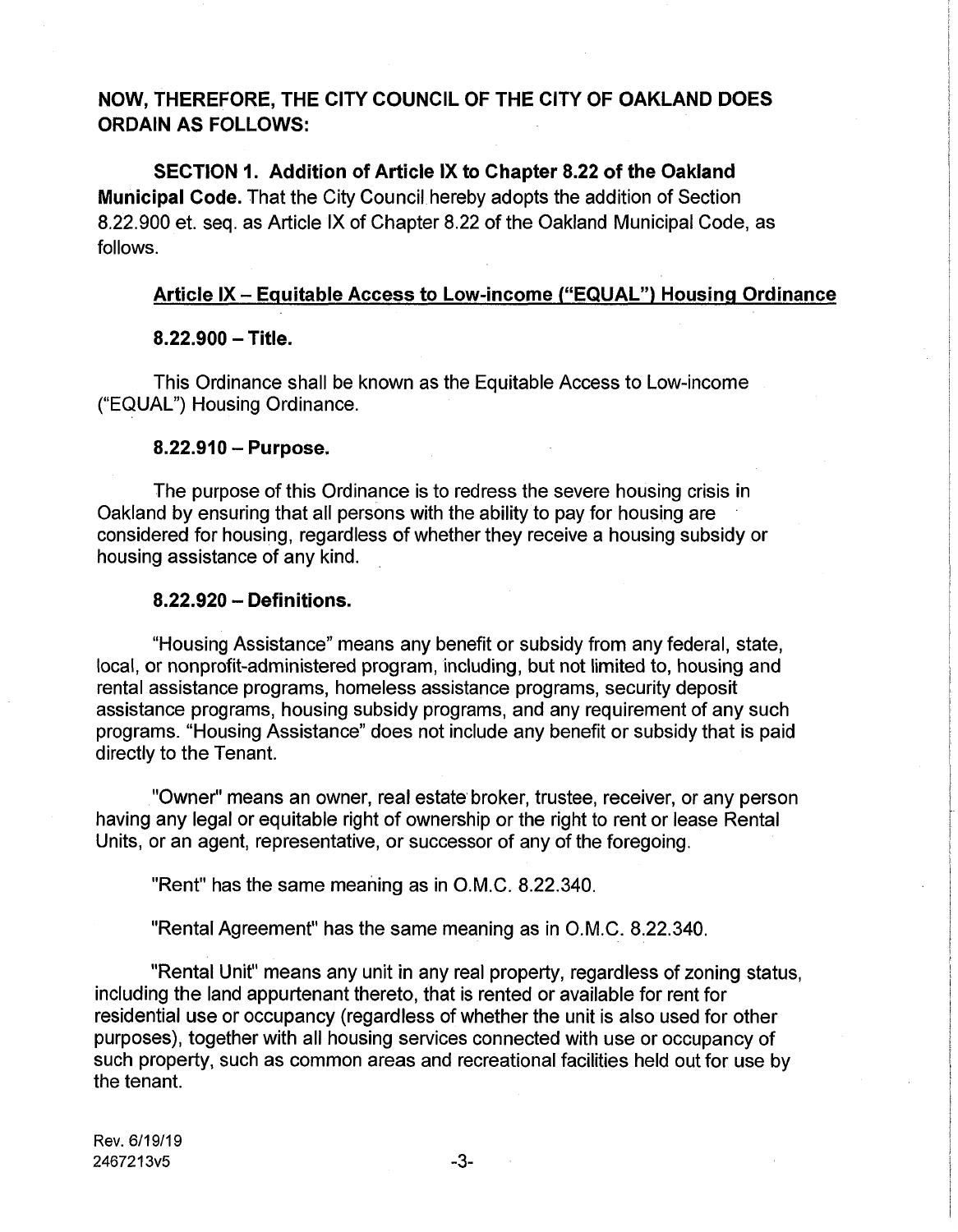"Tenant" has the same meaning as in O.M.C. 8.22.340.

## **8.22.930 - Applicability.**

- This Ordinance shall apply to all Rental Units, except any Rental Unit as described in O.M.C. 8.22.630(B)(2)-(4) and accommodations in motels, hotels, inns, tourist houses, rooming houses, and boarding houses, provided that such accommodations are not occupied by the same tenant for thirty (30) or more continuous days. A.
- Nothing in this Ordinance shall be construed to apply to the renting or leasing of any Rental Unit that meets the following criteria: B.
- C.
- the Owner, or any member of his or her family, occupies the Rental Unit, and 1.
- The Owner, or any member of his or her family, shares a bathroom or kitchen facility in common with the Tenant. 2.
- 3.

### **8.22.940 - Prohibited Activity.**

It is unlawful for any Owner to do or attempt to do any of the following that is wholly or partially based on receipt of Housing Assistance:

- A. To refuse to rent; to require different terms for renting;
- B. To misrepresent that a Rental Unit is unavailable for rent;
- C. To include in the terms or conditions of a Rental Agreement any clause, condition, or restriction, unless those clauses, conditions, or restrictions are required from the source of Housing Assistance to receive such assistance;
- To refuse or restrict facilities, services, repairs, or improvements for any current or prospective Tenant; D.
- E. To serve a notice of termination of tenancy; commence an unlawful detainer action; or otherwise deny or withhold the use of a Rental Unit;
- F. To make, print, publish, advertise, or disseminate in any way, or cause to be made printed or published, advertised or disseminated in any way, any notice, statement, or advertisement with respect to a rental, that unlawfully indicates preference, limitation, or prejudice based on receipt of Housing Assistance;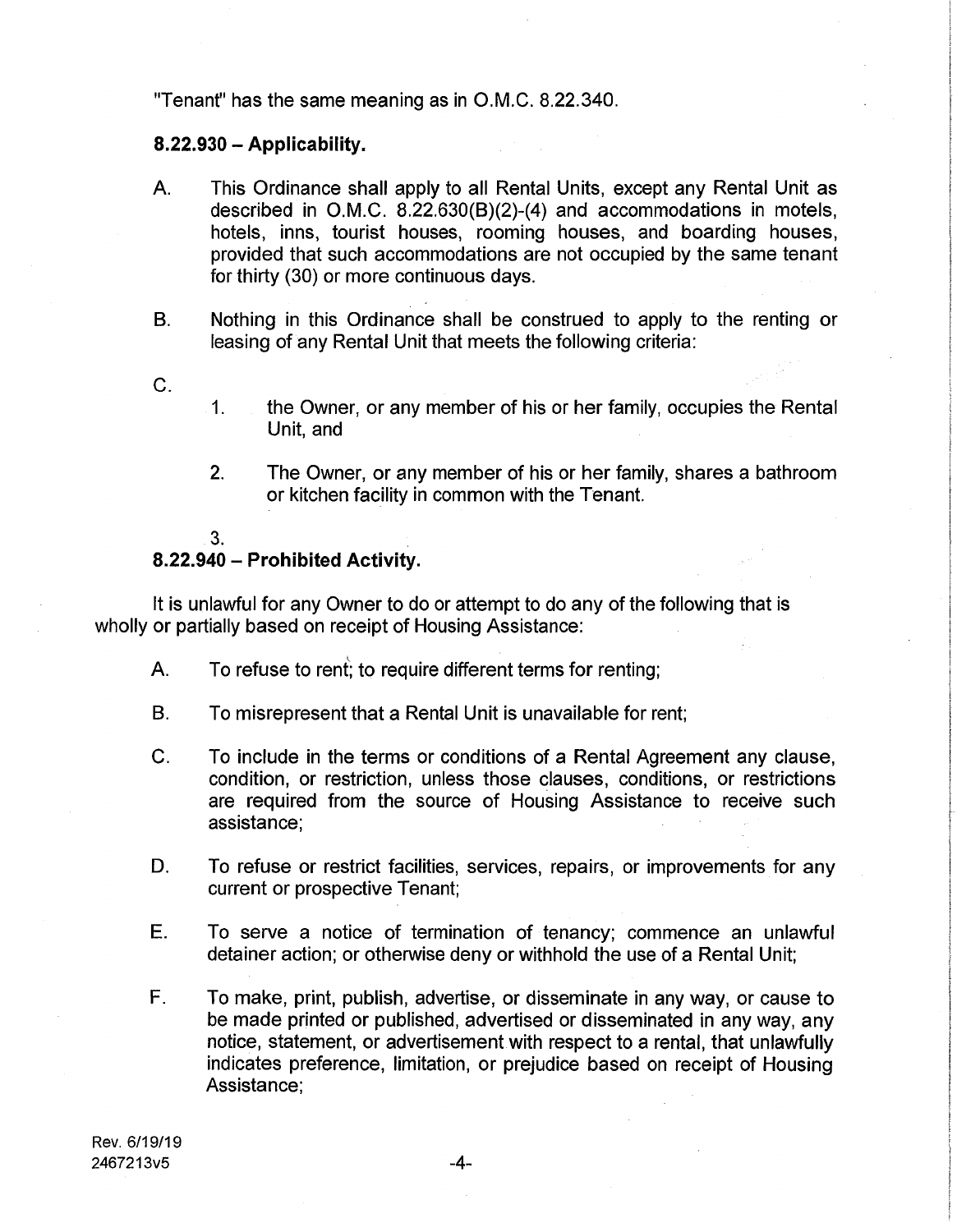To use a financial or income standard for rental housing that gives preferential treatment to income earned, or rental payments made, directly by a prospective Tenant over Housing Assistance, or that discounts or discriminates against Housing Assistance. G.

## **8.22.950 - [Reserved].**

### **8.22.960** - **Civil Remedies.**

- Enforcement of Civil Remedies. A civil action to enforce the provisions of this Ordinance may be filed by: A.
	- **1.** Any aggrieved current or prospective Tenant;
	- 2. The City Attorney; or
	- 3. Any organization that:
		- Has tax exempt status under 26 United States Code Section 501(c)(3) or 501(c)(4); **i.**
		- Has a mission of protecting the rights of Tenants in Oakland or Alameda County; and ii.
		- Will fairly and adequately represent the interests of the aggrieved current or prospective Tenant or a protected class. in.
- Equitable Relief. Any Owner who commits, proposes to commit, or aids another in committing an act that violates this Ordinance may be enjoined therefrom by any court of competent jurisdiction. The court may also award any further relief it deems proper, including but not limited to restitution. B.
- C. Civil Liability. Any Owner who violates, or any person who aids another to violate, any provision of this Ordinance shall be liable for the following monetary damages:
	- **1.** In any action brought by any aggrieved current or prospective Tenant or any organization defined under O.M.C. 8.22.960(A)(3) or pursuant to this Ordinance, the Owner shall be liable for (a) three times the greater of either (1) actual damages, (2) one month's Rent that the Owner charges for the Rental Unit in question, or (3) the HUD Small Area Fair Market Rent of such Rental Unit, and (b) litigation costs and reasonable attorney's fees. All damages shall be awarded to the current or prospective Tenant whose rights were violated. The court may award punitive damages in a proper case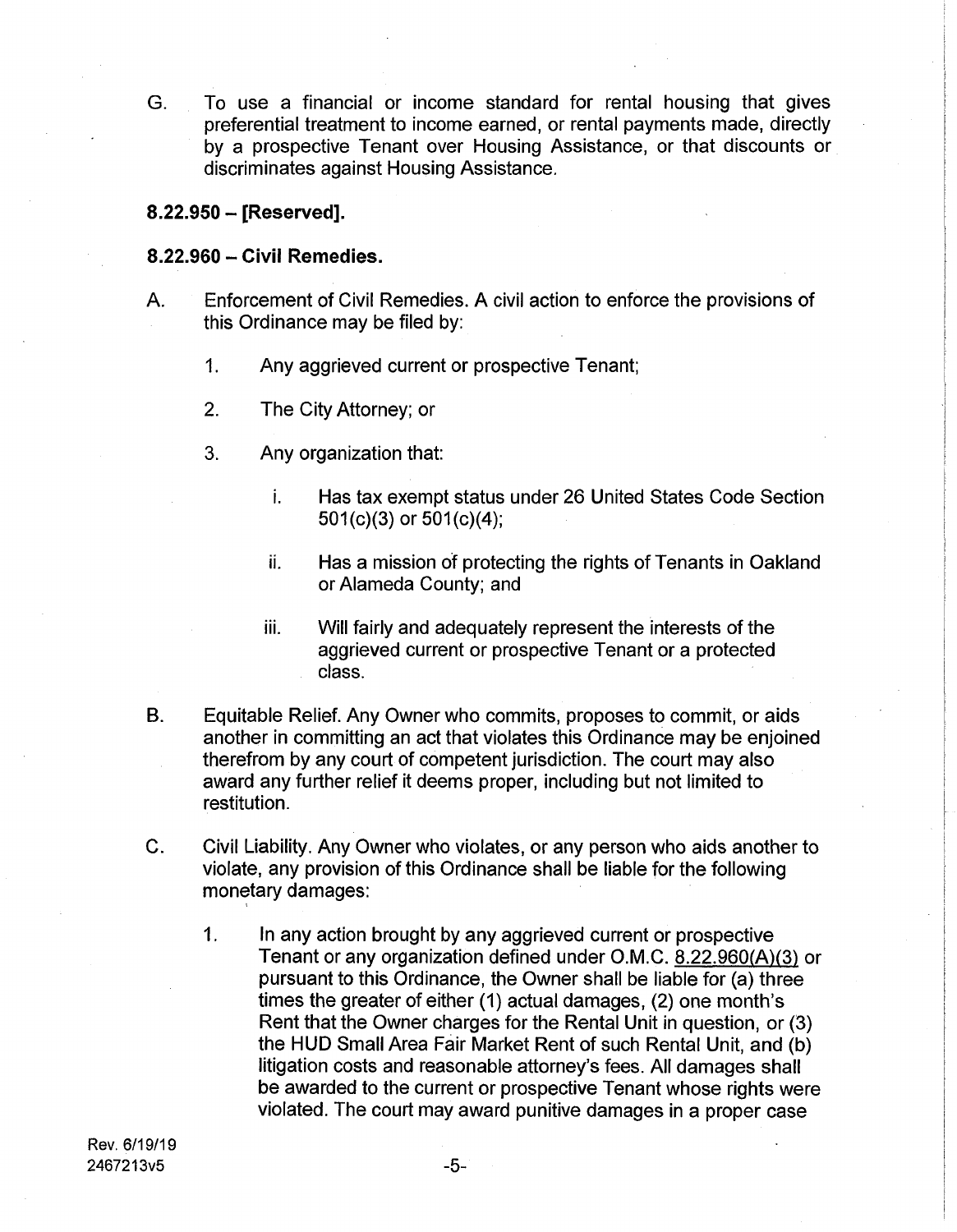as set out in Civil Code Section 3294 and pursuant to the standards set forth in that Code Section or any successor thereto, pursuant to standards for punitive damages set by state law.

- The City Attorney may file an action against an Owner that the City Attorney believes has violated provisions of this Ordinance. Such an action may include requests for equitable relief (e.g., injunctions and restitution), and recovery of costs and reasonable attorney's fees. The City Attorney has sole discretion to determine whether to bring such an action. 2.
- D. Criminal Penalties.
	- Infraction. Any Owner who violates, or any person who aids another to violate, any provision of this Ordinance shall be guilty of an infraction for the first offense. 1.
	- Misdemeanor. Any Owner who violates, or any person who aids another to violate, any provision of this ordinance multiple times shall be guilty of a misdemeanor. 2.
- General Remedies. The remedies available in this Ordinance are not exclusive and may be used cumulatively with any other remedies in this Ordinance or at law. E.

### **8.22.970 - Miscellaneous.**

- Non-waivability. The provisions of this Ordinance may not be waived. Any term of any Rental Agreement, lease, contract, application for rental of a unit, or other agreement which purports to waive or limit a current or prospective Tenant's substantive or procedural rights under this Ordinance is contrary to public policy, unenforceable, and void. A.
- Retaliation Prohibited. Retaliation against a prospective Tenant because of the Tenant's exercise of rights under this Ordinance is prohibited and constitutes a violation of this Ordinance. Retaliation claims may only be brought in court and may not be addressed administratively. B.
- C. Administrative Burden. While landlords may face some administrative burdens to receive Housing Assistance, new or greater administrative burden associated with receiving Housing Assistance is not a defense to any violation of this Ordinance.
- Rules and Regulations. The City Administrator is authorized to create and amend rules and regulations, and forms consistent with this Ordinance. D.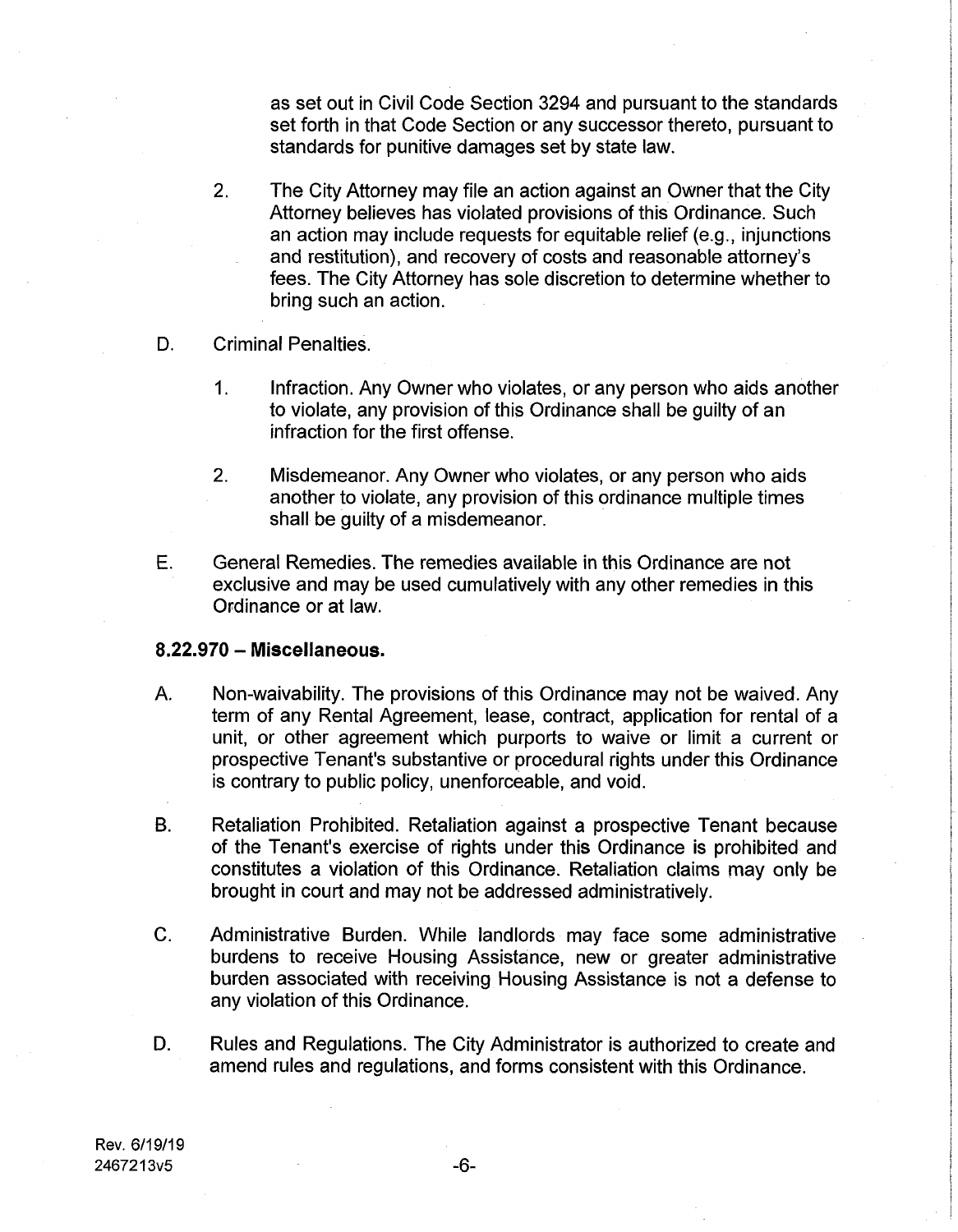**SECTION 3. Severability.** If any section, subsection, sentence, clause or phrase of this Ordinance is for any reason held to be invalid or unconstitutional by decision of any court of competent jurisdiction, such decision shall not affect the validity of the remaining portions of the Chapter. The City Council hereby declares that it would'have passed this Ordinance and each section, subsection, clause or phrase thereof irrespective of the fact that one or more other sections, subsections, clauses or phrases may be declared invalid or unconstitutional.

**SECTION 4. No Conflict with State or Federal Law.** Nothing in this Ordinance shall be interpreted or applied so as to create any requirement, power, or duty in conflict with any federal or State law.

**SECTION 5. Effective Date.** This Ordinance shall become effective immediately on final adoption if it receives six or more affirmative votes; otherwise, it shall become effective upon the seventh day after final adoption.

**SECTION 6. CEQA Exemption.** This action is exempt from the requirements of the California Environmental Quality Act ("CEQA") pursuant to, but not limited to, the following CEQA guidelines: § 15378 (regulatory actions), § 15061(b)(3) (no significant environmental impact), and §15183 (actions consistent with the general plan and zoning).

IN COUNCIL, OAKLAND, CALIFORNIA,

PASSED BY THE FOLLOWING VOTE:

AYES - FORTUNATO BAS, GALLO, GIBSON MCELHANEY, KALB, REID, TAYLOR, THAO AND PRESIDENT KAPLAN

NOES-

ABSENT-

ABSTENTION -

ATTEST:

LATONDA SIMMONS City Clerk and Clerk of the Council of the City of Oakland, California

Date of Attestation: